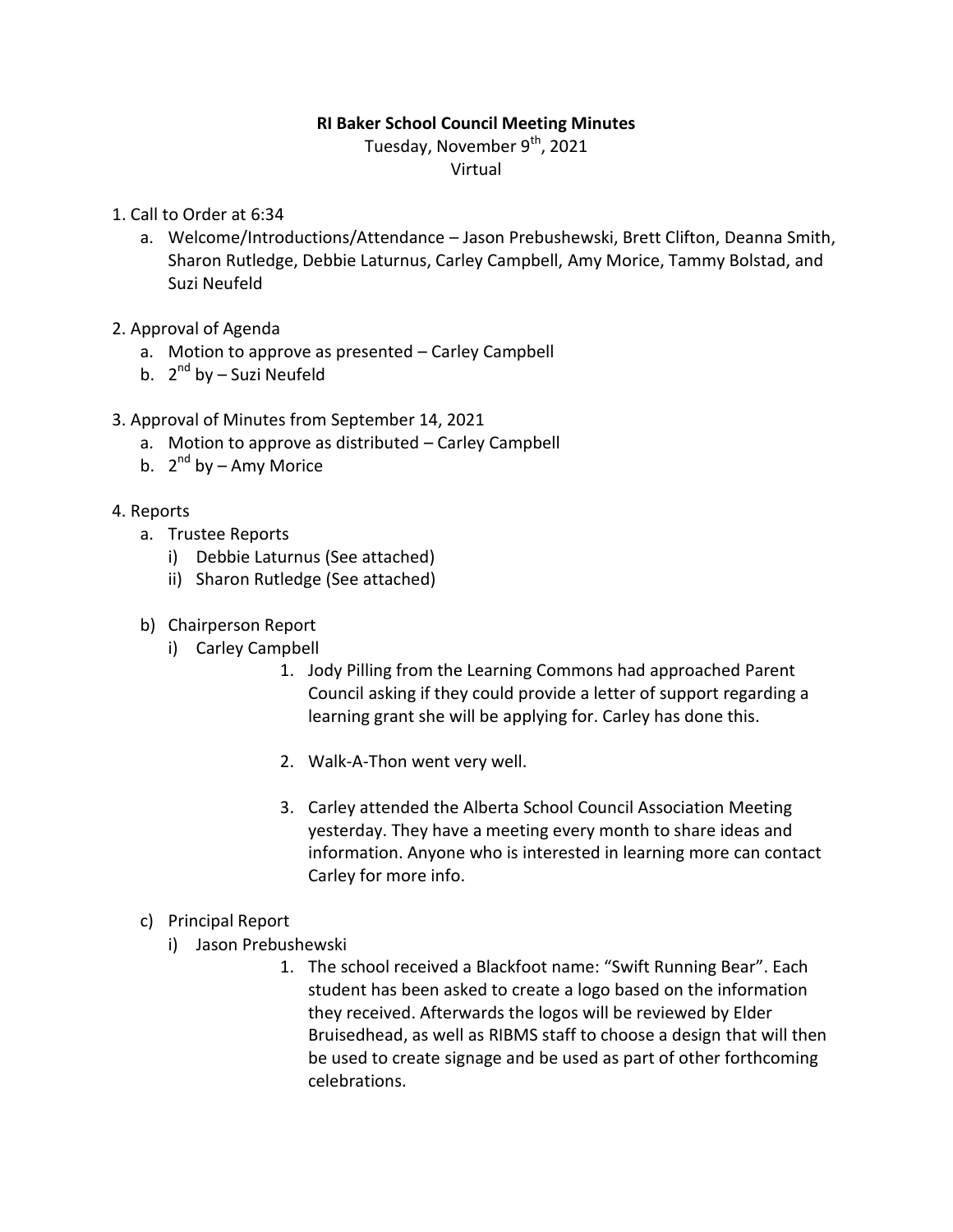- 2. A letter to some families was sent out regarding routine vaccines that are normally done in school. For clarification, there are no COVID vaccinations happening in our school.
- 3. School Goals are as follows:
	- 1) RI Baker will place a strong focus on maintain or improving mental wellness.
	- 2) AT RIBMS we will align our assessment practices and language to those of best practices and research.
- 4. The school has partnered with U of C to do survey at the begging and end of the year and measure growth in the school.
- 5. The last PD Day was self-guided with teacher leads. They worked on assessment and recognising our beliefs and how that affects our practice. There was positive feedback from teachers.
- 6. We have looked at the Assurance Framework Accountability Pillar. It was less informative than it has been in the past. They left some questions the same, but changed others, so it's not as straight forward to compare data. Some areas of the school did go down. A summary report will be provided at next meeting.
- 7. The Walk-A-Thon raised just shy of \$20 000, which was down slightly. Donations were done completely online. Overall it went very well.
- 8. Multi-sport academy is running. Jason takes the students to the activities. The coaches have been great. The students have finished golf and now curling has started; hockey and football will be next.
- 9. A Football Club will go ahead this year. A coach will be coming and the program will be open to the whole school.
- 10. The girls' volleyball team placed 3rd in Zones. The boys are still playing. Mr. Bergmann has been a great asset to the teams.
- 11. We are hoping to have spectators for basketball. People will need to wear a mask the entire time, only two family members per household over the age of 16 can attend, and the visiting team and home team will be separated on the bleachers, with social distancing measures in place on the bleachers.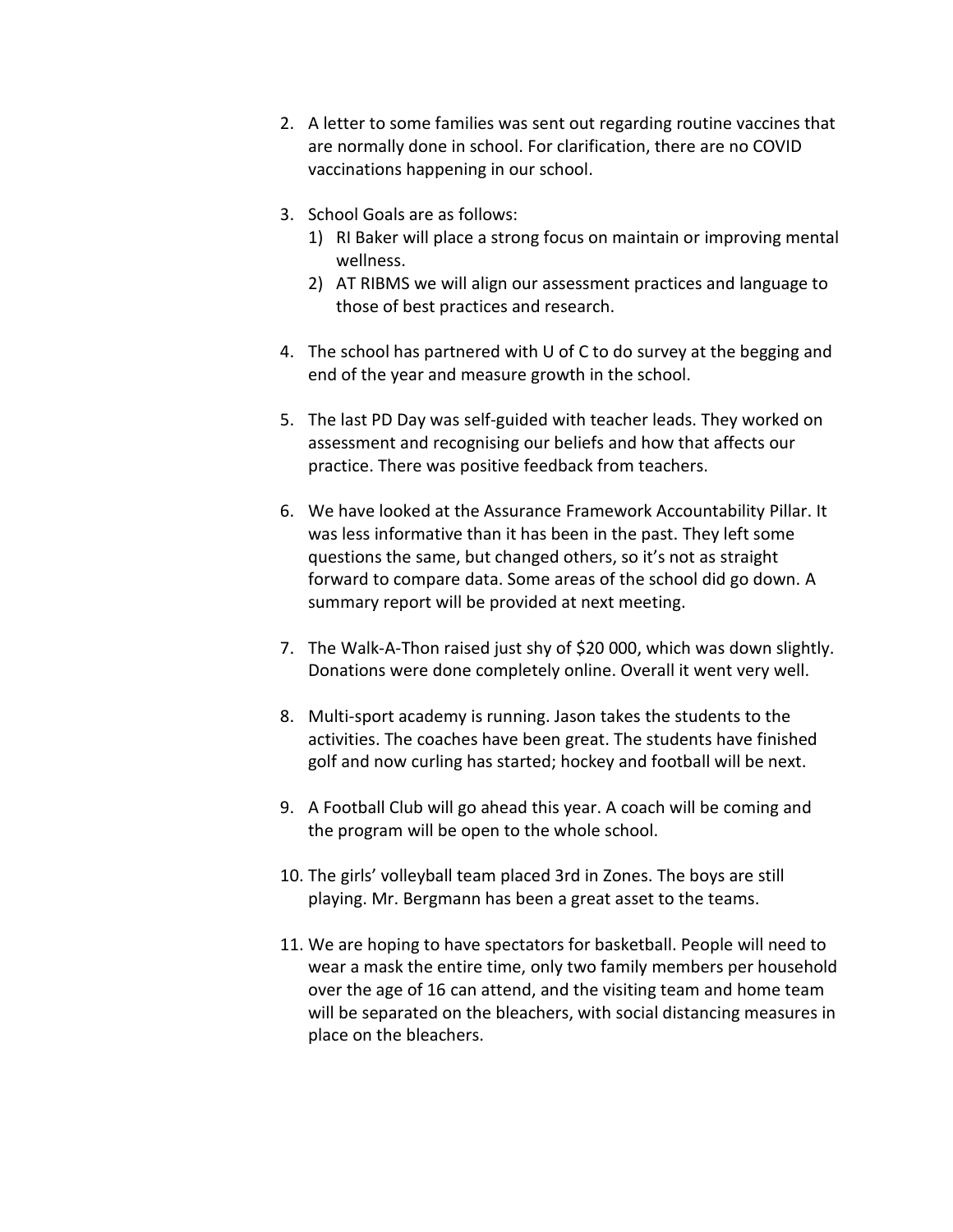- 12. The Annual Turkey Dinner for students. Things are still not able to go ahead as usual due to COVID restrictions, so hopefully we can look at a way of doing a version of it at a later date.
- 13. The Outdoor Classroom. The school has ordered metal picnic tables and a garbage can that will be cemented into the ground so an entire class can go outside on a nice day for a class outdoors. We are waiting for the arrival of the garbage can before proceeding with the cement work.
- 14. A survey will be sent out about Parent Council.
- 15. Remembrance Day Ceremony will take place November 10<sup>th</sup>. No extra people are being invited into the school. There will be a link on the school website to the gym portion of the service. Only two classes will be in the gym for this and the rest of the school will take part in the ceremony outdoors at the cenotaph.
- 5. Business Arising
	- a. Council meetings are scheduled to be in person but will be re-evaluated each month. This month we are using a virtual format to adhere to guidelines. The January meeting will be online, and then we will reassess the situation. The link for the agenda and minutes will be posted to RI Baker website.
- 6. New Business
	- a. Discussion about the possibility of a crosswalk on 14 Street. There are a lot of students crossing here and it is a safety concern.

### 7. Bouquets

- a. Brett Clifton: Mr. Bergmann the PE teacher doing a great job with the kids.
- b. Jason Prebushewski: Looking forward to the Remembrance Day Ceremony.
- c. Deanna Smith: The EAs are doing a great job. They have been really on top of things and are very supportive.

### 8. Next Meetings:

- a. Tuesday, January 11, 2022
- b. Tuesday, March 8, 2022
- c. May 10, 2022
- 9. Adjournment
	- a. Motion to adjourn 7:28 pm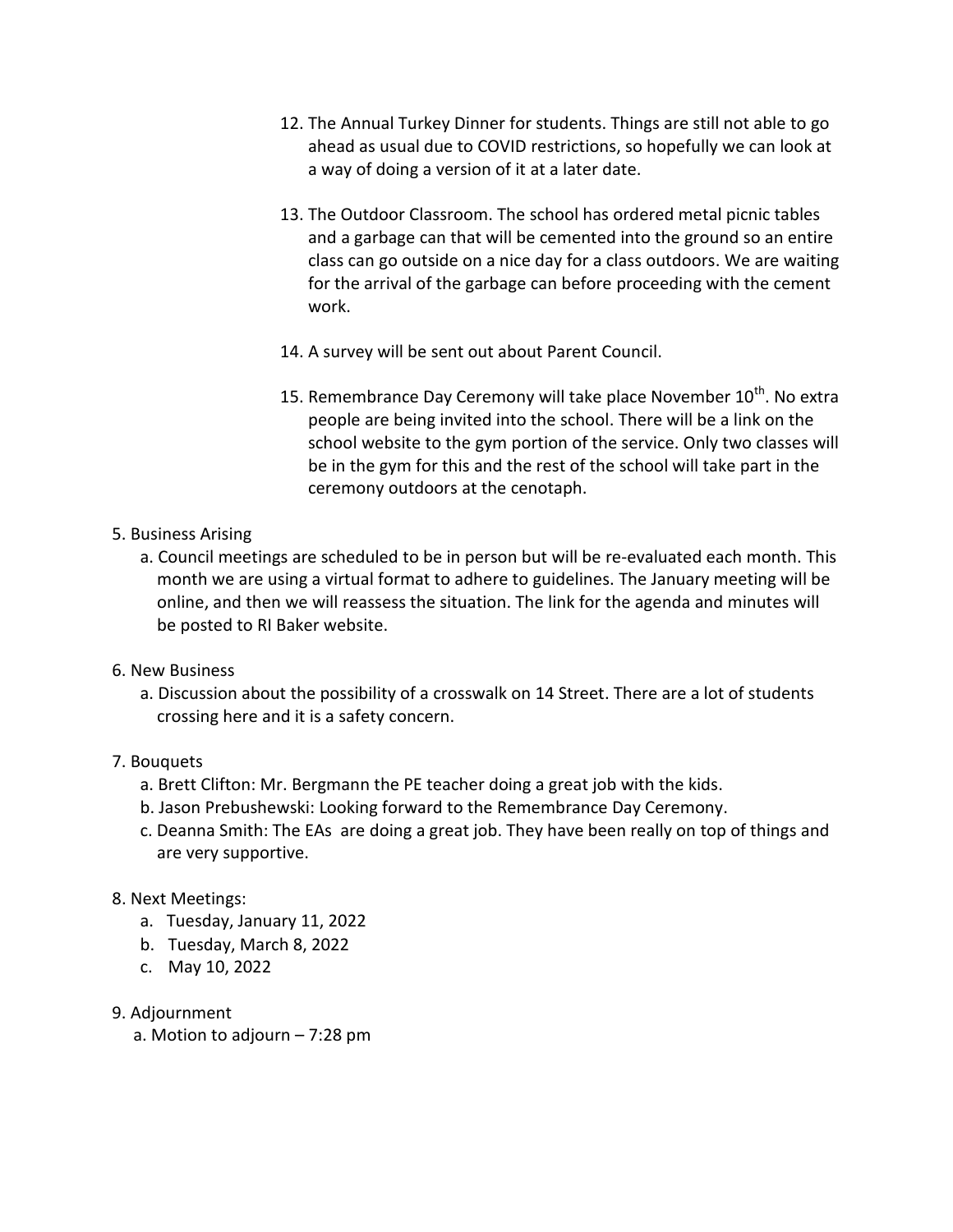Trustee Report Submitted by Debbie Laturnus

# **September Board Meeting 2021**

### **Truth and Reconciliation Day**

Palliser School Division schools engaged in awareness activities related to nature, empathy, relationships, and Blackfoot language with Orange Shirt Day, landing on different days throughout the week. During the week of September 27, students in Huntsville School for example, will engage in a variety of school-wide activities, including a Medicine Wheel Feather Art Project where students will collect twigs and sticks to make a multi-media medicine wheel. As well, students will participate in a nature walk, where they will record observations from an Indigenous perspective. Divisional school, RI Baker, in consultation with Elder Bruisedhead, will be honouring National Day for Truth and Reconciliation on October 1, by giving the school a secondary Blackfoot name. Following the ceremony, students will be given the opportunity to take the information and what the name stands for, and create a Blackfoot school logo. This secondary Blackfoot name and logo will be displayed throughout the school for students to reflect on throughout the year.In addition to observing the National Day for Truth and Reconciliation, schools across the Division will continue to participate in Orange Shirt Day, as a way to honour residential school survivors who did not survive and their descendants. This day will be used as an opportunity to engage in meaningful conversation as a way to come together and recognize past transgressions towards Indigenous people.

### **COVID-19 Update**

The Palliser School Division continues to monitor the COVID-19 situation across our schools. As AHS is no longer identifying nor following up with individual close contacts of confirmed COVID-19 cases, and quarantine for close contacts is no longer mandatory, the Division has started notifying families and school communities of reported cases of COVID-19 in our schools. We are monitoring school attendance and reporting instances to AHS where absenteeism due to illness on any given school day exceeds 10% or greater. Where absenteeism of 10% or greater has been identified by AHS due to illness, AHS is investigating and may declare an outbreak and recommend additional voluntary measures. The Palliser Guidance document was updated on September 22nd outlining specific requirements for cohorts, physical distancing, drop-off and pick-up procedures, masking, field trips, and performance activities.

### **Farewell to Two Trustees**

At the end of Tuesday's meeting - the last one of the term before the October 18 election, the school division paid tribute to Robert Strauss and Kristine Cassie, both of whom did not seek re-election. The Board and administration thanked both trustees for their guidance, hardwork and insight that they have provided to our division over the years. The next meeting of the Palliser Board of Trustees is October 26, 2021, where the new board will meet for the first time.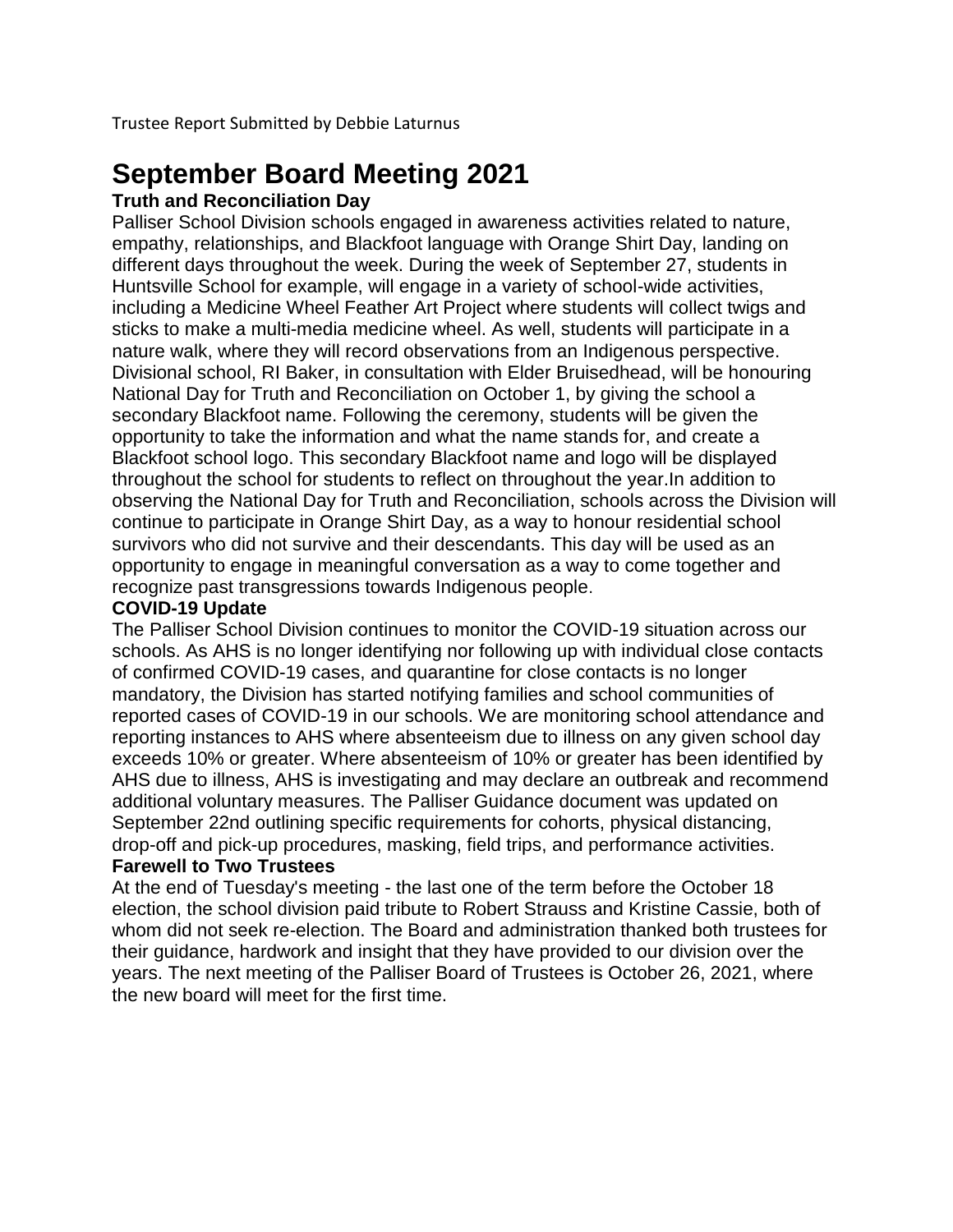# **November Board Meeting**

### **Capital Plan**

Now that plans for the new Coaldale High School are underway, Dexter Durfey, Secretary-Treasurer indicated that Palliser School Division will be moving forward on the next project on their Capital Plan which is Coalhurst Central High School. This plan is fairly high level and the Palliser Administration will be working with the architects to make a business case to move forward. Some considerations are that given Coalhurst's proximity to west Lethbridge several Coalhurst high school students leave to attend Chinook High School because of a newer facility that provides more learning options to students. Palliser Regional Schools would like to modernize or replace the Coalhurst High School to keep students within their community. Further, to help mitigate the overcrowding concerns of the Coalhurst Elementary School, Palliser

Regional Schools proposes to reconfigure grades from 7-12 to 6-12. This will increase the immediate utilization by increasing it from 58% to 71%.

## **COVID-19 Update**

The Palliser School Division continues to monitor the COVID-19 situation across our schools. As of November 5, we have 124 reported cases of COVID-19 amongst students and staff. Alberta Health is currently providing rapid tests for students in K-6 who are in outbreak status. Palliser has also applied for rapid testing at one school that was in Outbreak status which has since been removed. The rapid tests can be administered by students and staff at home and participation in the program is optional. Alberta Education has confirmed that Palliser will receive funding, as part of the learning disruption grant, to support students in Grade 2 and 3 for this school year in need of numeracy and literacy support. Palliser is planning with the school administrators that participated in the program, how to utilize funds to support students and provide between 12 and 16 weeks of targeted programming.

# **Coaldale School Virtual Walk-Through**

Ferrari Westwood Architects provided trustees with a presentation of the new Coaldale School. The goal of the exercise was to showcase the features of the school and ensure Trustees felt it would meet the needs of Palliser students and the community for years to come. Dan Westwood walked Trustees through the design of the school as well as the recreation centre that students will have direct access to. The joint use of the facilities will allow Coaldael students to access many dual credit opportunities. The new school has now moved to the construction phase, final completion date has not been declared. . The new school will serve as the replacement for Kate Andrews High School and will be able to accommodate up to 855 students in grades 7-12.

The next regular board meeting will be December 14/2021.